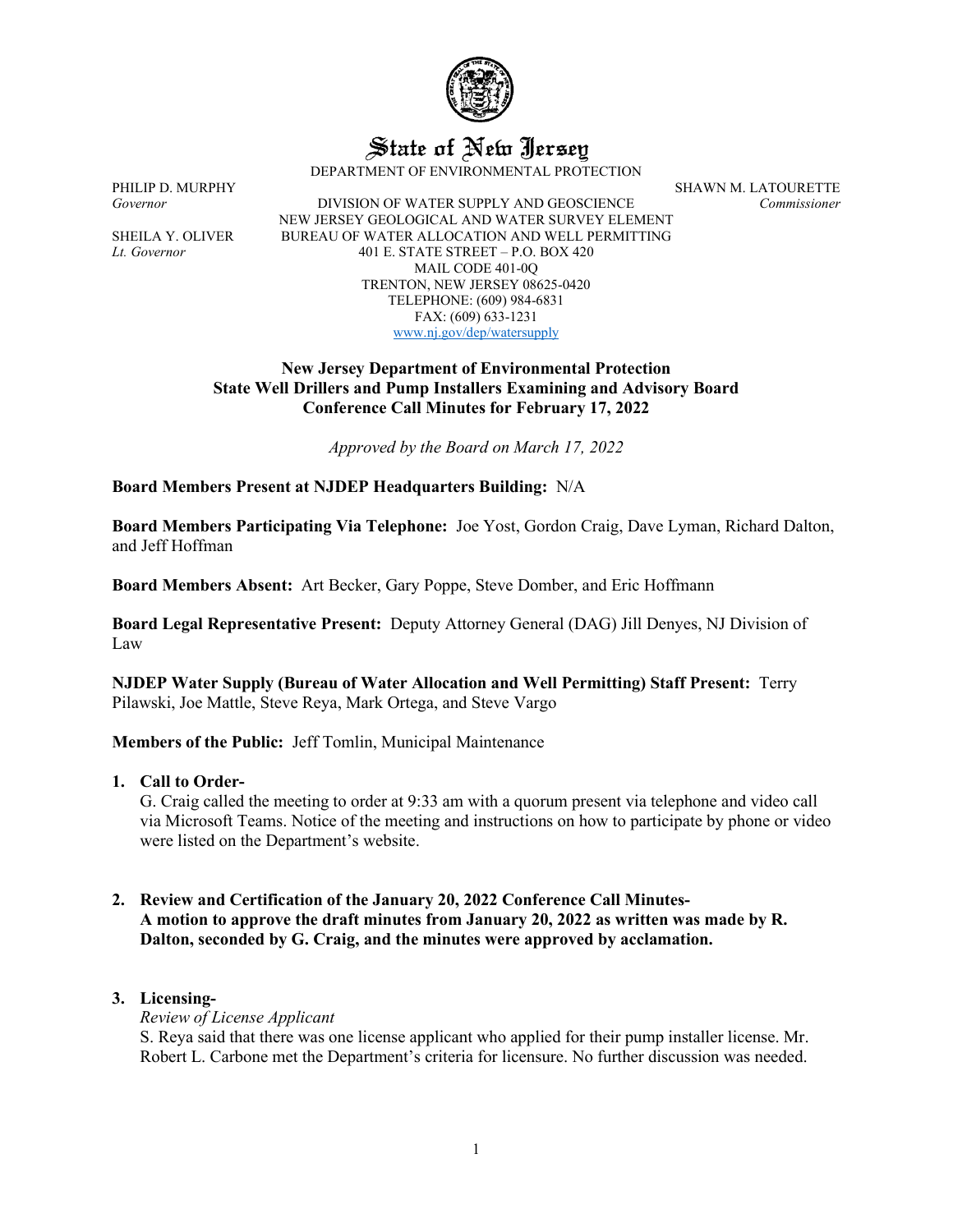| <b>License Type</b> | <b>Applicant Name</b> | Employer                   |
|---------------------|-----------------------|----------------------------|
| Pump Installer      | Robert L. Carbone     | Stovers Wells & Pumps Inc. |

**A motion to approve the one pump installer for licensure was made by G. Craig. This motion was seconded by J. Hoffman and approved unanimously.**

#### **4. Continuing Education-**

Four (4) course applications were reviewed and deemed administratively complete by the Department. Prior to the meeting, the Department provided the Board with the course applications for review. S. Reya noted that M. Ortega provided some additional information for Duff Co's course, Pump & Water Treatment Seminar, as requested by R. Dalton.

*Marshall & Sterling/Parkhurst – 4 Hour Safety Course*  No discussion needed.

## **A motion to accept the 4 Hour Safety Course was made by R. Dalton, seconded by J. Yost, and approved unanimously.**

*Master/Parkhurst – Water Source, Contaminants, and Treatment Technologies*  M. Ortega noted that this course was previously approved in May 2020, at the beginning of this continuing education cycle. The course was previously approved by the Board for 4.5 technical continuing education points (CEPs). The provider is asking to reduce the total amount of points to 3.5 CEPs.

## **A motion to accept the Water Source, Contaminants, and Treatment Technologies course for 3.5 CEPs was made by J. Yost. This motion was seconded by D. Lyman and approved unanimously.**

*Duff Co. – Pump & Water Treatment Seminar*  No discussion needed.

**A motion to accept the Pump & Water Treatment Seminar course for six technical CEPs was made by R. Dalton. This motion was seconded by G. Craig and approved unanimously.** 

*International School of Well Drilling – Pumps II* No discussion needed.

**A motion to accept the Pumps II course for one technical CEP was made by J. Yost. This motion was seconded by D. Lyman and approved unanimously.**

# **5. CEP Status Update-**

M. Ortega provided the Board with a brief update on the CEP completion status for New Jersey licensed well drillers and pump installers. He reminded the Board that the Department mailed a letter to all licensees on January  $26<sup>th</sup>$  and followed up with an email with the same information on January 28<sup>th</sup>. Since sending out that information, there has been a slight uptick in submittals.

M. Ortega noted that approximately 20 new licensees have started earning CEPs since the letter was sent. Approximately 48 percent of all licensees have started earning credit. He noted that there are several large providers offering courses, including Aquaflow, Parkhurst, Duff Co, and the Drilling